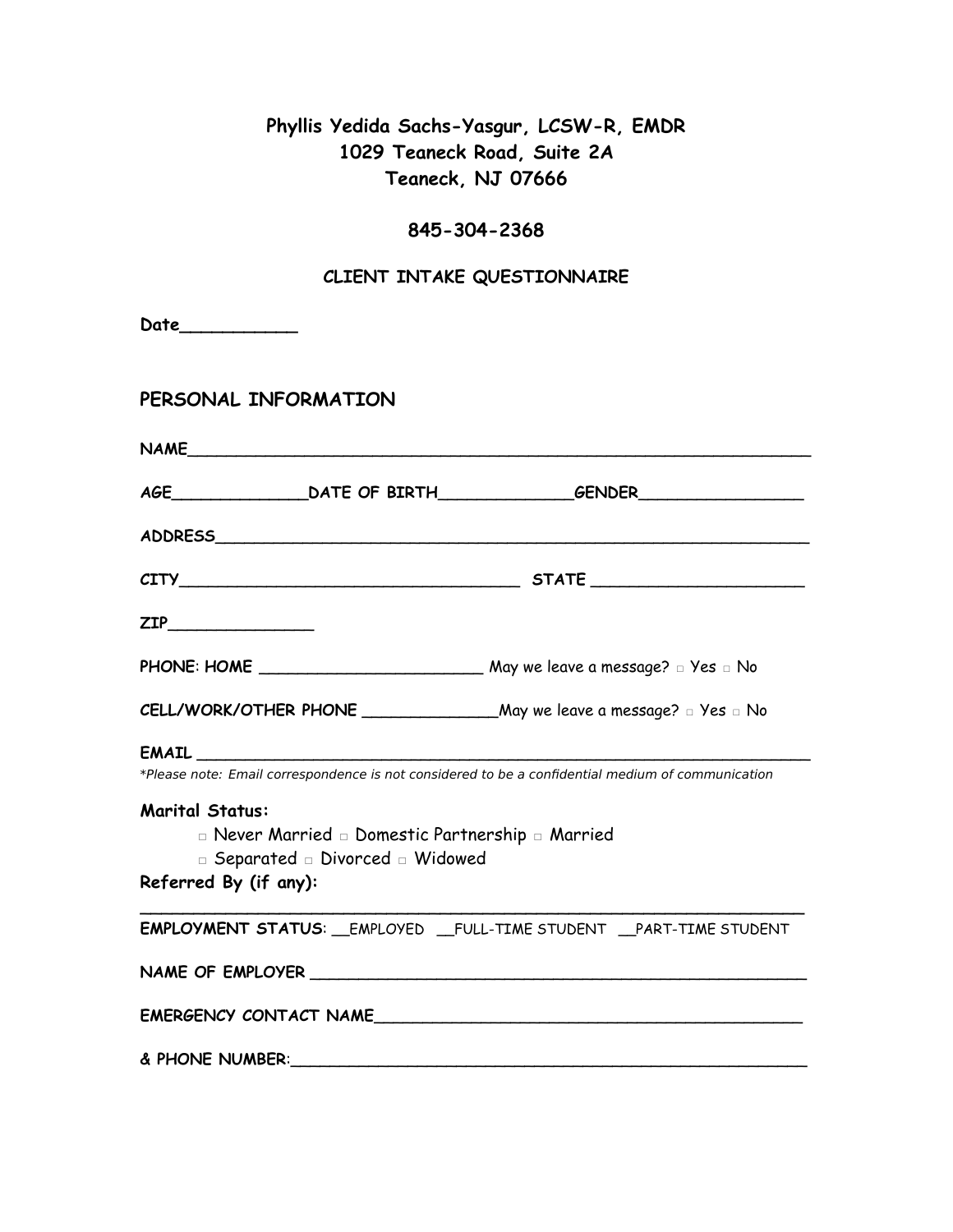### **INSURANCE INFORMATION**

| CLIENT'S RELATIONSHIP TO INSURED: __ SELF __ SPOUSE __ CHILD __ OTHER<br>POLICY HOLDER'S ADDRESS (If different from above) |  |  |
|----------------------------------------------------------------------------------------------------------------------------|--|--|
|                                                                                                                            |  |  |
| $CITY$ $STATE$ $ZIP$                                                                                                       |  |  |
|                                                                                                                            |  |  |
|                                                                                                                            |  |  |
|                                                                                                                            |  |  |
| $GROUP/POLICY # \nightharpoonup$                                                                                           |  |  |
| <b>INSURANCE ADDRESS</b>                                                                                                   |  |  |
| (From back of Insurance Card)<br>$CITY$ $STATE$ $ZIP$                                                                      |  |  |
| PHONE <b>MANUFACTURER</b>                                                                                                  |  |  |
|                                                                                                                            |  |  |
| SECONDARY INSURANCE (IF APPLICABLE):                                                                                       |  |  |
| <b>INSURED'S NAME</b>                                                                                                      |  |  |
|                                                                                                                            |  |  |
|                                                                                                                            |  |  |
|                                                                                                                            |  |  |
|                                                                                                                            |  |  |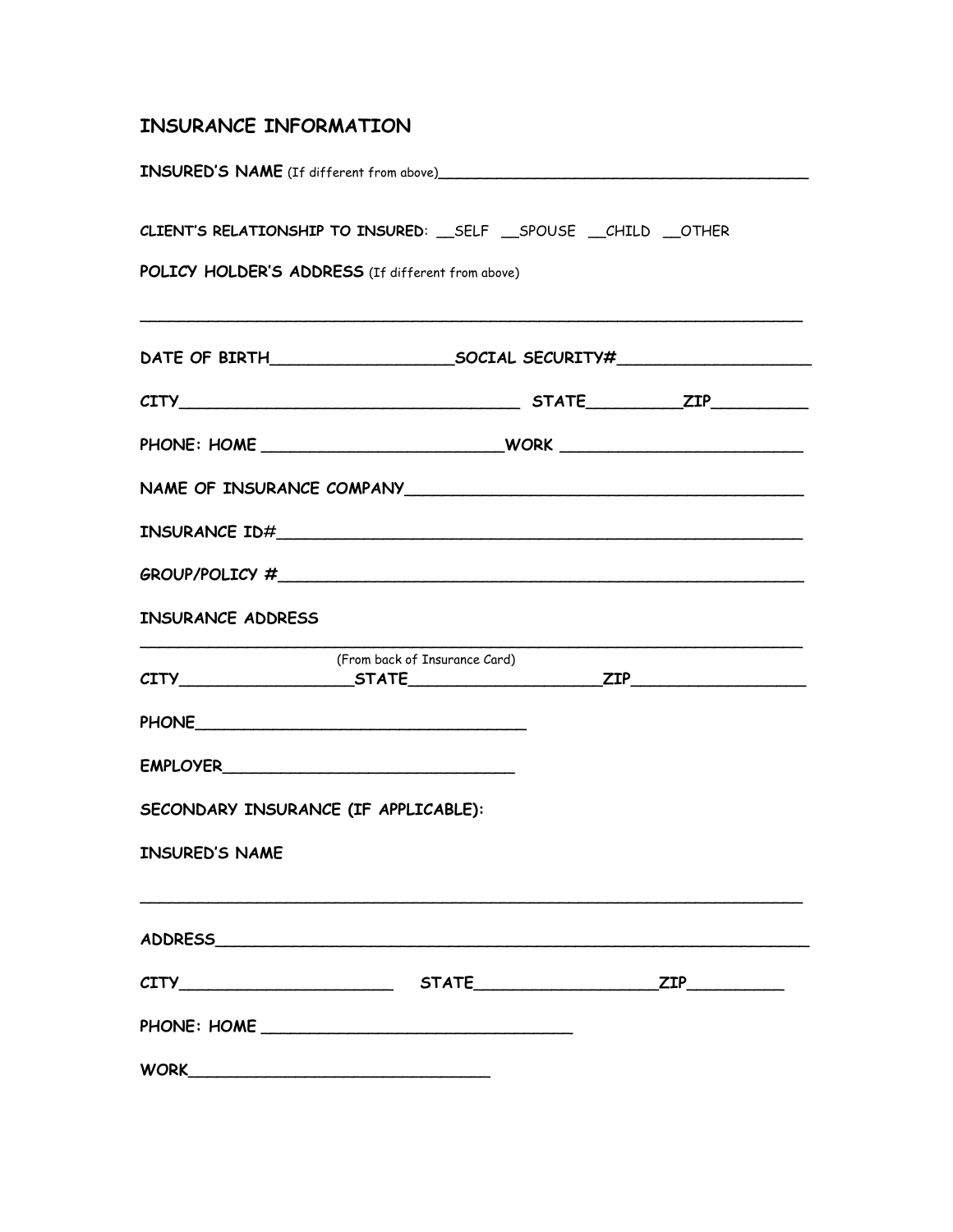| SECONDARY INSURANCE, if any                                                                                    |                      |
|----------------------------------------------------------------------------------------------------------------|----------------------|
|                                                                                                                |                      |
|                                                                                                                |                      |
| <b>GROUP/POLICY</b>                                                                                            |                      |
|                                                                                                                |                      |
|                                                                                                                |                      |
| (From back of Insurance Card)                                                                                  | $CITY$ $STATE$ $ZIP$ |
|                                                                                                                |                      |
|                                                                                                                |                      |
|                                                                                                                |                      |
|                                                                                                                |                      |
| OFFICE USE                                                                                                     |                      |
| Dx: <u>and the contract of the contract of the contract of the contract of the contract of the contract of</u> |                      |
| CPT:                                                                                                           |                      |
|                                                                                                                |                      |

| SERVICE: |  |
|----------|--|
|----------|--|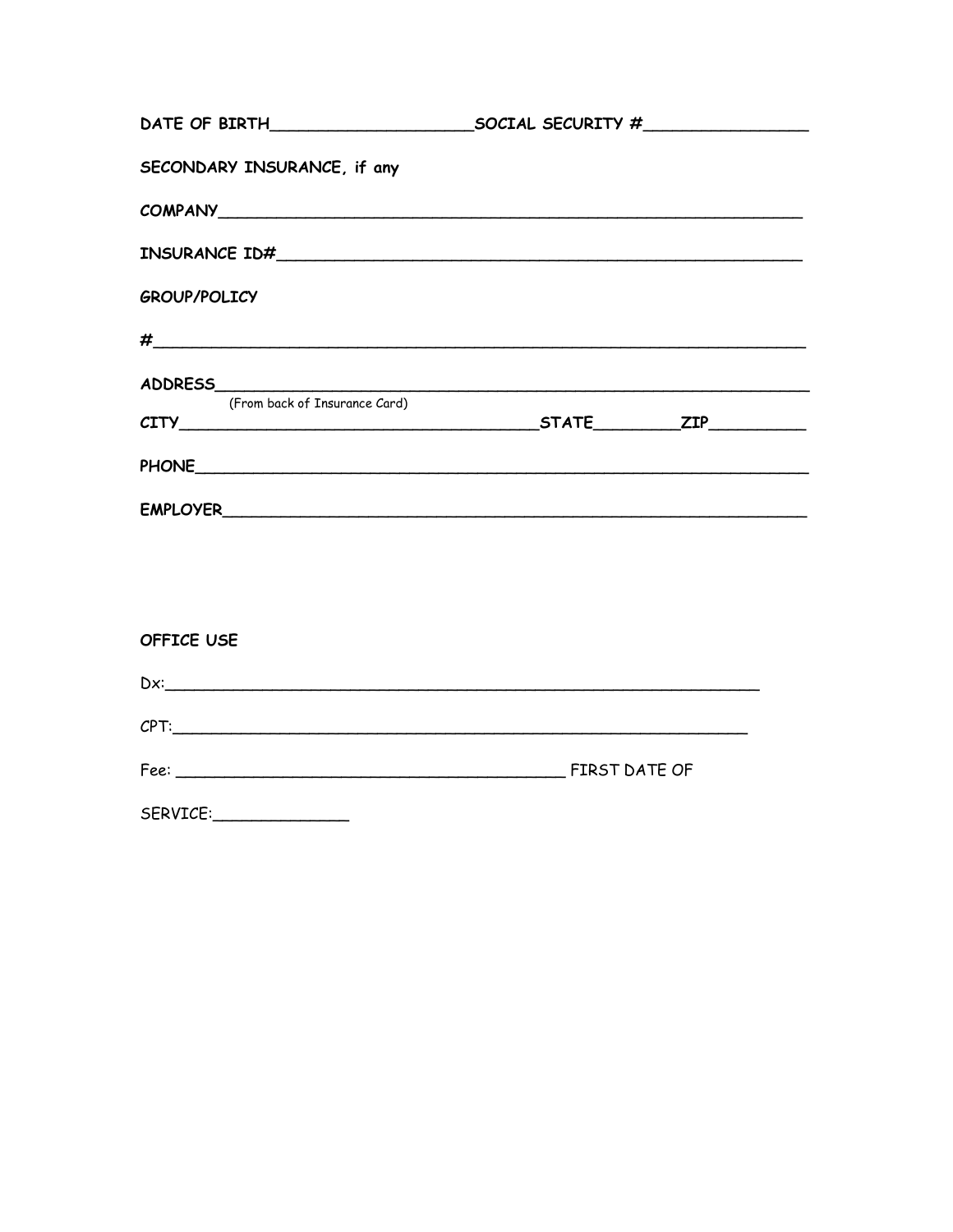#### **GENERAL HEALTH/MENTAL HEALTH INFORMATION**

Have you previously received any type of mental health services (psychotherapy, psychiatric services, etc.)?

\_\_\_\_\_\_\_\_\_\_\_\_\_\_\_\_\_\_\_\_\_\_\_\_\_\_\_\_\_\_\_\_\_\_\_\_\_\_\_\_\_\_\_\_\_\_\_\_\_\_\_\_\_\_\_\_\_\_\_\_\_\_

\_\_\_\_\_\_\_\_\_\_\_\_\_\_\_\_\_\_\_\_\_\_\_\_\_\_\_\_\_\_\_\_\_\_\_\_\_\_\_\_\_\_\_\_\_\_\_\_\_\_\_\_\_\_\_\_\_\_\_\_\_\_ \_\_\_\_\_\_\_\_\_\_\_\_\_\_\_\_\_\_\_\_\_\_\_\_\_\_\_\_\_\_\_\_\_\_\_\_\_\_\_\_\_\_\_\_\_\_\_\_\_\_\_\_\_\_\_\_\_\_\_\_\_\_

\_\_\_\_\_\_\_\_\_\_\_\_\_\_\_\_\_\_\_\_\_\_\_\_\_\_\_\_\_\_\_\_\_\_\_\_\_\_\_\_\_\_\_\_\_\_\_\_\_\_\_\_\_\_\_\_\_\_\_\_\_\_ \_\_\_\_\_\_\_\_\_\_\_\_\_\_\_\_\_\_\_\_\_\_\_\_\_\_\_\_\_\_\_\_\_\_\_\_\_\_\_\_\_\_\_\_\_\_\_\_\_\_\_\_\_\_\_\_\_\_\_\_\_\_

\_\_\_\_\_\_\_\_\_\_\_\_\_\_\_\_\_\_\_\_\_\_\_\_\_\_\_\_\_\_\_\_\_\_\_\_\_\_\_\_\_\_\_\_\_\_\_\_\_\_\_\_\_\_\_\_\_\_\_\_\_\_

□ No □ Yes, previous therapist/practitioner:

Are you currently taking any prescription medication?  $\Box$  Yes  $\Box$  No If yes, please list:

Have you ever been prescribed psychiatric medication?  $□$  Yes  $□$ If yes, please list and provide dates:

Name of your psychiatrist or psycho pharmacologist

Phone **\_\_\_\_\_\_\_\_\_\_\_\_\_\_\_\_\_\_\_\_\_\_\_\_\_\_\_\_\_\_\_\_\_\_\_\_\_\_**

Name of your Physician \_\_\_\_\_\_\_\_\_\_\_\_\_\_\_\_\_\_\_\_\_\_\_\_\_\_\_\_\_\_\_\_\_\_\_\_\_\_\_\_\_\_\_\_ Phone Number \_\_\_\_\_\_\_\_\_\_\_\_\_\_\_

How would you rate your current physical health? (Please circle one) Poor Unsatisfactory Satisfactory Good Very good Please list any specific health problems you are currently experiencing:

 $\mathcal{L}_\text{max}$  and  $\mathcal{L}_\text{max}$  and  $\mathcal{L}_\text{max}$  and  $\mathcal{L}_\text{max}$  and  $\mathcal{L}_\text{max}$ 

History of previous hospitalizations: Date:\_\_\_\_\_\_\_\_\_\_\_\_\_\_Problem\_\_\_\_\_\_\_\_\_\_\_\_\_\_\_\_\_\_\_\_\_\_\_\_\_\_\_\_\_\_\_\_\_\_\_\_\_ Date: the contract of the Problem  $\Box$ 

\_\_\_\_\_\_\_\_\_\_\_\_\_\_\_\_\_\_\_\_\_\_\_\_\_\_\_\_\_\_\_\_\_\_\_\_\_\_\_\_\_\_\_\_\_\_\_\_\_\_\_\_\_\_\_\_\_\_\_\_\_\_

How would you rate your current sleeping habits? (Please circle or underline one) Poor Unsatisfactory Satisfactory Good Very good

\_\_\_\_\_\_\_\_\_\_\_\_\_\_\_\_\_\_\_\_\_\_\_\_\_\_\_\_\_\_\_\_\_\_\_\_\_\_\_\_\_\_\_\_\_\_\_\_\_\_\_\_\_\_\_\_\_\_\_\_\_\_ \_\_\_\_\_\_\_\_\_\_\_\_\_\_\_\_\_\_\_\_\_\_\_\_\_\_\_\_\_\_\_\_\_\_\_\_\_\_\_\_\_\_\_\_\_\_\_\_\_\_\_\_\_\_\_\_\_\_\_\_\_\_

Please list any specific sleep problems you are currently experiencing: